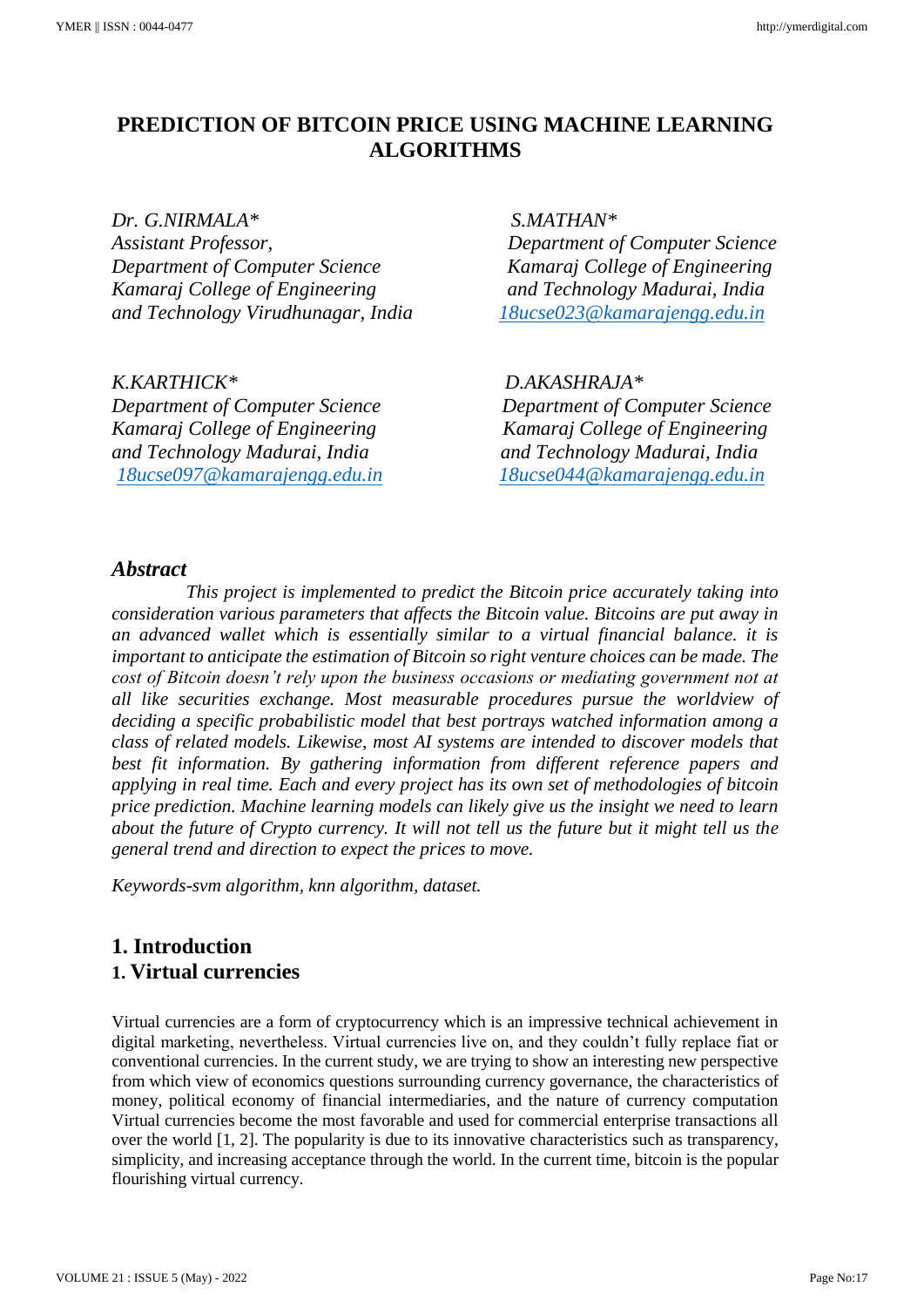The virtual currency market value is close to 90 billions of dollars, but it varies from time to time. Bitcoin is a peer-to-peer cryptocurrency in which all transactions are not regulated or controlled by any third party. Third-party intervention between customers is impossible. It is highly volatile market price working 24/7. Market capitalization of bitcoin is increased through time to time. In the current time, more than 71 billions of dollars publicly traded. Due to its open-source nature, clear, transparent, simple, and time is saving which leads all virtual currencies in the world. Bitcoin is a worldwide and most popular cryptocurrency, first introduced in 2008and exploited as open source in 2009 by a person called Satoshi Nakamoto, but it became highly popular in 2017. Bitcoin functions as a decentralized moderate of electronic cash, with transactions proved and transcribed in a public distributed ledger (blockchain) without any third-party intervention. Transaction blocks consist of secure shell algorithm which is used to connect each other, and blocks are served as a non-editable data which is recorded when the transaction is being held. Then any virtual currency especially bitcoin has been adopted by the people, and the virtual currency market trend has been growing up.

The popularity of bitcoin is increased within a short period of time. Different technologies and business companies are joined with bitcoin. As different researchers assured that after 2015 around 100,000 technology and business companies have started the bitcoin market. Some of the popular companies which are joined with bitcoin are Amazon, Microsoft, Overstock, Dell, and others [1]. Many works have been done to predict time series, as well as BTC value. However, any deep learning models have not been much used yet to predict the BTC price value. Knowing the deep learning models become state-of-the-art neural network architecture that improves prediction accuracy in various domains including time series, we consider applications of deep learning to predict the BTC price value. In coming sections, we will explore previous works done on BTC price prediction, discuss deep learning models to predict the time series, and focus on three main articles which will serve as foundation of our work.

Primarily, the main challenge of bitcoin exchange rate is its high rate of price fluctuation. High price volatility implies a certain measure should be taken to predict the price of bitcoin accurately. Knowing the forecasting activity is necessary to tell about the future price of bitcoin and build trust as well as acceptance throughout the world. Influenced by a variety of factors, such as political system, public relations, and market policy of a country, can determine economical role of bitcoin and international relation of countries on different market strategies.

#### **2. Bit coin**

Bitcoin is the most popular decentralized way of virtual currency which has a great role in the free market economy and avoids the intermediary of another third party between customers. The main objective of our study is to forecast the bitcoin price with improved efficiency using deep learning models and minimizing the risks for the investors as well as policy-makers.

# **Ⅱ MODULES**

### **1) Data Preprocessing**

Data preprocessing is a process of preparing the raw data and making it suitable for a machine learning model. It is the first and crucial step while creating a machine learning model. Data preprocessing is required tasks for cleaning the data and making it suitable for a machine learning model which also increases the accuracy and efficiency of a machine learning model. We split the dataset up into training and test set, and standardize its features. Standardisation is good practice as it reduces over fitting in cases where variance for some features may be higher than others. The LSTM model requires us to organize the data in blocks. Our data is grouped at oneminute intervals and we'll use blocks of 50 minutes to predict the next block. Bitcoin is being traded in a lot of online exchanges at the moment with the biggest being BitFinex, Bitthumb, GDAX, Poloniex, and Bitstamp. I collected data from Bitstamp since it's one of the older exchanges and haven't had any hacking or market manipulation complaints. We have collected the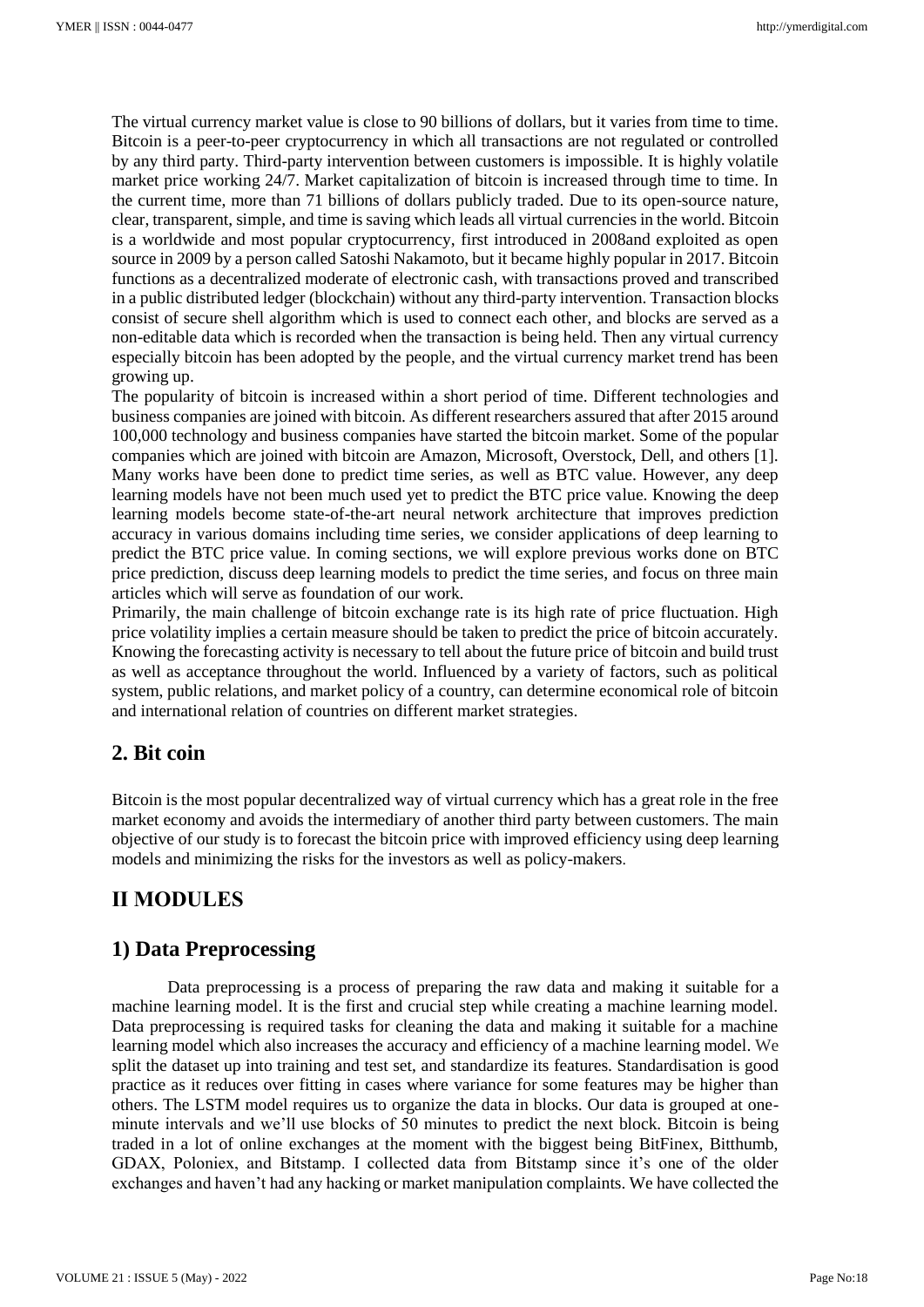data from 2013 to 2018 for Bitstamp available via their API. This dataset contains opening price, closing price, low, high, volume of each record.

## **2) Weighted Price**

Technical analysis of stocks is in some ways very similar to feature engineering. Technical analysis and technical indicators are used by traders and stock market experts to predict the future price. Every trader prefers their own technical indicator with each indicator working differently in different environment. Rather than using just the closing price, it is also preferable to know the volume weighted price. A price change due to a movement of a lot of volume usually has a bigger effect on the market rather than a price change due to a smaller volume movement. So a Volume Weighted price is a good technical indicator.

## **3) Data Preparation and Price Prediction**

Rather than converting this into an exact price prediction, It is changed it into a classification problem since that is what the traders are interested in. Since the price of Bitcoin has also changed from a single digit to now five digits, it is also difficult for the neural network to learn this behavior if the price is not standardized or normalized. We created five classes to classify the future value: Within 0.4% of the closing price. Between 0.4% to 0.8% above the closing price. Between 0.4% to 0.8% lower the closing price. More than 0.8% higher than the closing price. More than 0.8% lower than the closing price. When the Bitcoin price is 10,000 USD, 0.8% constitutes an \$80 change. Which is quite a reasonable assumption given the volatility of Bitcoin this much change can happen in a time period of 20 minutes.

#### **4) Simulation Result**

The results were never able to converge the accuracy to a single value, the more the neural network learned the better the results obtained. It can be run to get the following range of classification accuracy: Train dataset accuracy : 75%-95% Test dataset accuracy : 70%-90% I believe that for trading, these accuracies are very good predictions. Given the volatile nature of Bitcoin, it is understandable that the prediction accuracy changes over time.

# **Ⅲ.DATAFLOWDIAGRAM**

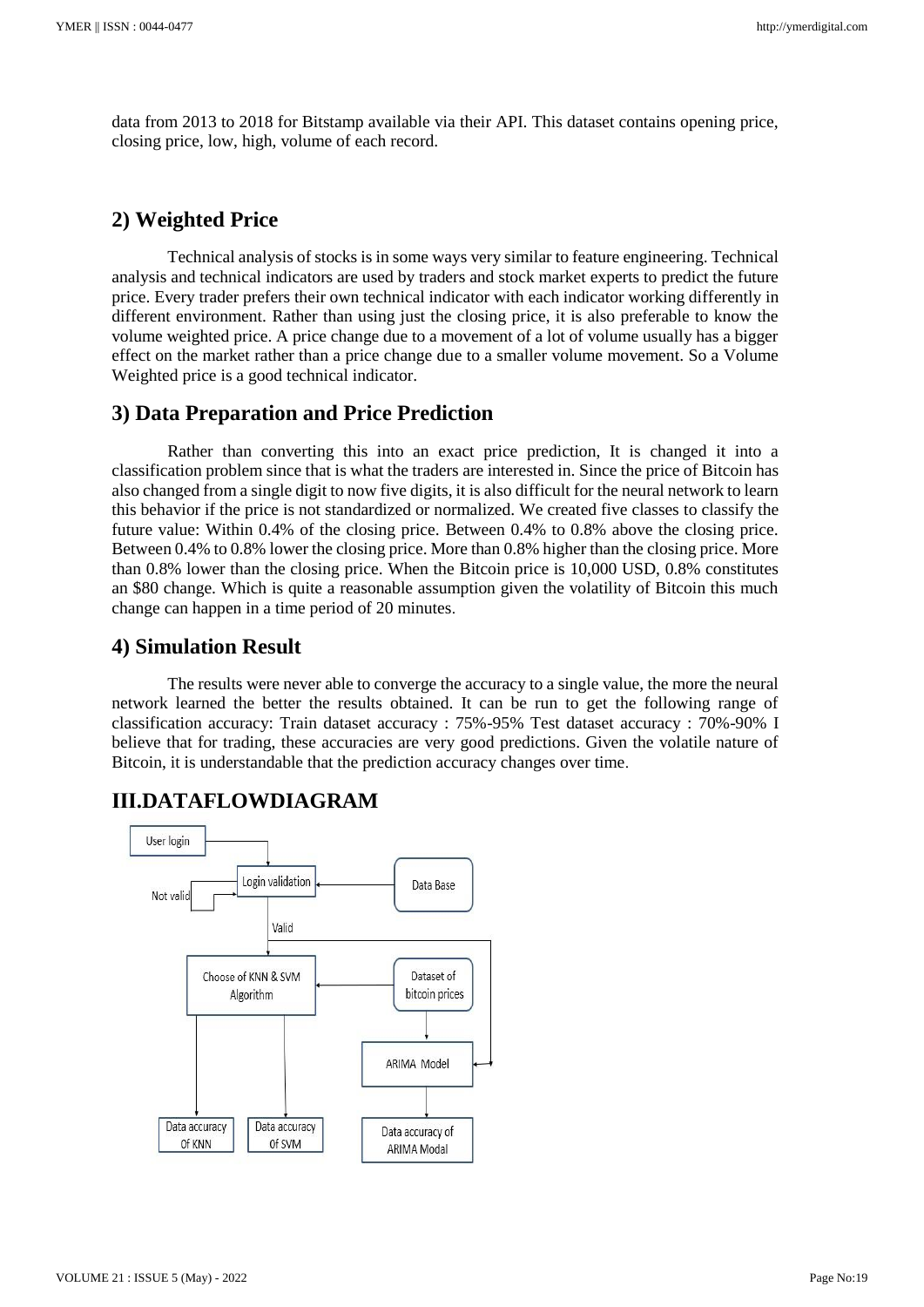# **Ⅳ. SCREENSHOTS**





| ₩<br>С<br>127.0.0.1:8000/user home/<br>$\omega$ |         |         |                              |                              |                                                                                                          | ☆          |  |
|-------------------------------------------------|---------|---------|------------------------------|------------------------------|----------------------------------------------------------------------------------------------------------|------------|--|
|                                                 |         |         |                              | HOME<br><b>KNN ALGORITHM</b> | A Research On Bitcoin Price Prediction Using Machine Learning Algorithms<br>USER<br><b>SVM ALGORITHM</b> |            |  |
|                                                 |         |         | <b>Bitcoin Price Details</b> |                              |                                                                                                          |            |  |
| Date                                            | Open    | High    | Low                          | Close                        | Volume                                                                                                   |            |  |
| 20-Feb-18                                       | 11231.8 | 11958.5 | 11231.8                      | 11403.7                      | 9.926.540.000                                                                                            |            |  |
| 19-Feb-18                                       | 10552.6 | 11273.8 | 105132                       | 11225.3                      | 7.652.090.000                                                                                            |            |  |
| 18-Feb-18                                       | 11123.4 | 11349.8 | 10326                        | 10551.8                      | 8.744.010.000                                                                                            |            |  |
| 17-Feb-18                                       | 10207.5 | 11139.5 | 10149.4                      | 11112.7                      | 8.660.880.000                                                                                            |            |  |
| 16-Feb-18                                       | 10135.7 | 10324.1 | 9824.82                      | 10233.9                      | 7.296.160.000                                                                                            |            |  |
| 15-Feb-18                                       | 9488.32 | 10234.8 | 9395.58                      | 10166.4                      | 9.062.540.000                                                                                            |            |  |
| 14-Feb-18                                       | 8599.92 | 9518.54 | 8599.92                      | 9494.63                      | 7,909,820,000                                                                                            |            |  |
| 13-Feb-18                                       | 8926.72 | 8958.47 | 8455.41                      | 8598.31                      | 5.696.720.000                                                                                            |            |  |
| 12-Feb-18                                       | 8141.43 | 8985.92 | 8141.43                      | 8926.57                      | 6.256.440.000                                                                                            |            |  |
| 11-Feb-18                                       | 8616.13 | 8616.13 | 7931.1                       | 8129.97                      | 6.122.190.000                                                                                            | Network 67 |  |